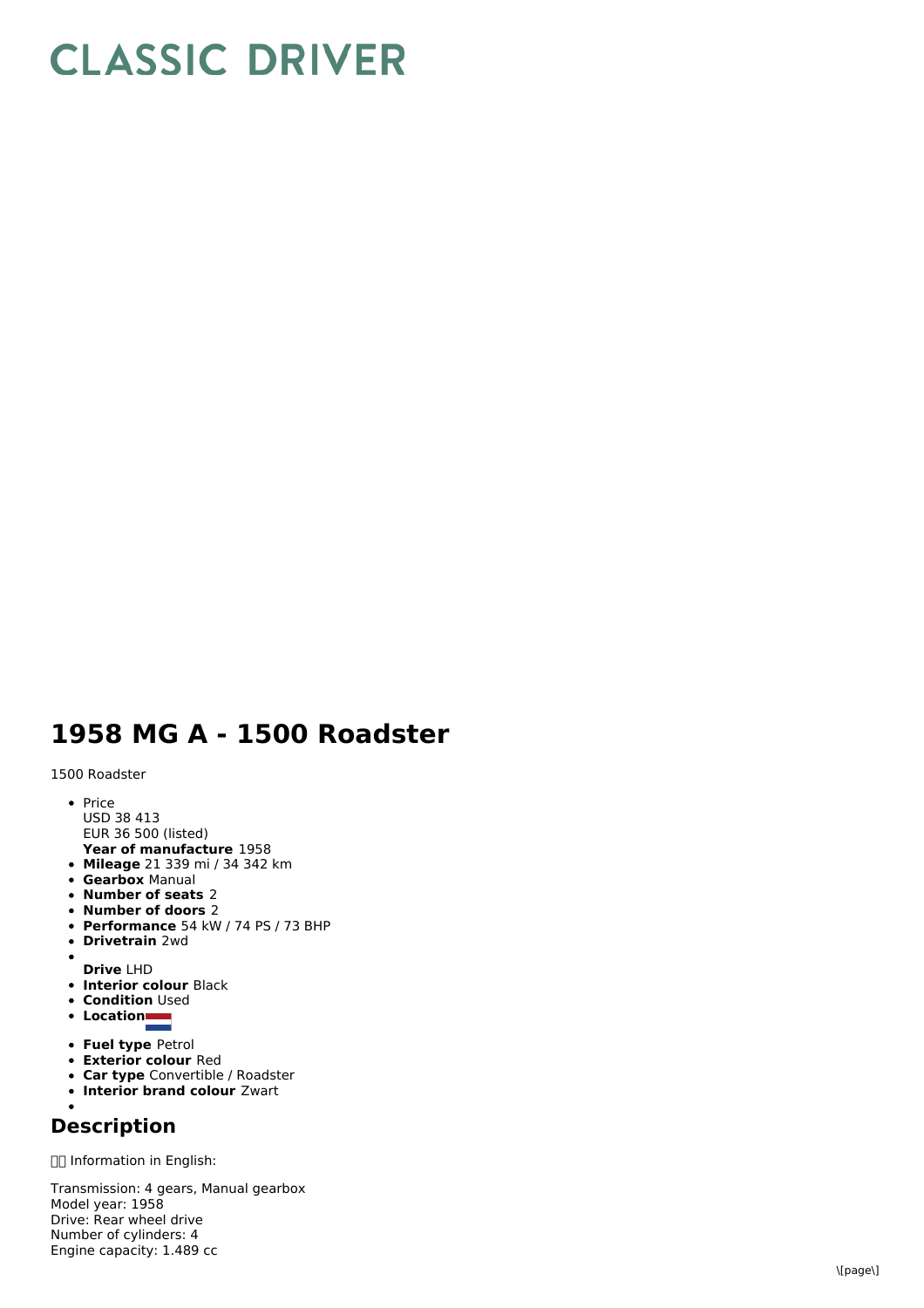Empty weight: 900 kg Registration number: AH-42-70

= Additional options and accessories =

- Soft top

= Remarks =

Beautiful MGA roadster in very good condition!

This MGA is equipped with the original 1500cc engine with double H4 type SU carburettors and original gearbox. Performed in the beautiful combination Orient red with black interior. The interior has matching red piping, as it was originally delivered in the 1960s. This copy is equipped with the sought after original wire wheels, which are equipped with new inner and outer tires and a chrome luggage rack.

This MGA was completely restored a few years ago. The body has been repainted and the interior has also been renewed. The entire bottom is also clean, made rust-free and treated with Brunox and tectylated. Chassis and body are sleek and in very good condition.

This MGA is registered with the MGA Club Register.

There are also several new parts on this MGA, including: Leather seats with red piping and with new padding including center armrest, Black fabric interior upholstery including the trunk space with spare wheel cover, Tonneaucover and steering wheel etc. Pictures of all this are included with the MGA present.

This MGA has recently been serviced in which the oil, filters and gearbox oil have been renewed.

Complete with soft top, tonneau cover and side windows.

We can also arrange the export documents for you. Possibly with insurance for 2 weeks is also possible!

For more information or photos of this car, visit our website www.carrosso.com or feel free to contact us by phone.

We currently have approximately 150 classics and sports cars in our showroom. You are very welcome to come and see it.

You can also contact us for the purchase and sale or inconsignment sale of your oldtimer / classic.

Informationen auf Deutsch:

Getriebe: 4 Gänge, Schaltgetriebe Modelljahr: 1958 Antrieb: Hinterradantrieb Zylinderzahl: 4 Motorhubraum: 1.489 cc Leergewicht: 900 kg Polsterung: Leder Kennzeichen: AH-42-70

= Weitere Optionen und Zubehör =

- Softtop

= Anmerkungen =

Schöner MGA Roadster in sehr gutem Zustand!

Dieser MGA ist mit dem originalen 1500-cm3-Motor mit doppelten SU-Vergasern vom Typ H4 und einem originalen Getriebe ausgestattet. Aufgeführt in der schönen Kombination Orientrot mit schwarzem Interieur. Der Innenraum hat passende rote Paspeln, wie es ursprünglich in den 1960er Jahren geliefert wurde. Diese Kopie ist mit den begehrten Original-Speichenrädern ausgestattet, die mit neuen Innen- und Außenreifen sowie einer verchromten Gepäckablage ausgestattet sind.

Diese MGA wurde vor einigen Jahren komplett restauriert. Die Karosserie wurde neu lackiert und auch der Innenraum erneuert. Der gesamte Boden wird ebenfalls gereinigt, rostfrei gemacht und mit Brunox behandelt und tektyliert. Fahrgestell und Karosserie sind schlank und in sehr gutem Zustand. Diese MGA ist im MGA Club Register registriert.

Es gibt auch verschiedene neue Teile an diesem MGA, einschließlich: Ledersitze mit roter Paspelierung und neuer Polsterung einschließlich Mittelarmlehne, Innenausstattung aus schwarzem Stoff einschließlich Kofferraum mit Reserveradabdeckung, Persenning und Lenkrad usw. Bilder von all dem sind enthalten mit der MGA anwesend.

Dieser MGA wurde kürzlich gewartet, wobei das Öl, die Filter und das Getriebeöl erneuert wurden.

Komplett mit Verdeck, Persenning und Seitenfenstern.

Wir können auch die Exportdokumente für Sie arrangieren. Möglicherweise ist auch eine Versicherung für 2 Wochen möglich!

Für weitere Informationen oder Fotos dieses Autos besuchen Sie unsere Website www.carrosso.com oder kontaktieren Sie uns telefonisch.

Derzeit haben wir ca. 150 Klassiker und Sportwagen in unserem Showroom. Sie sind herzlich eingeladen, sie zu besuchen.